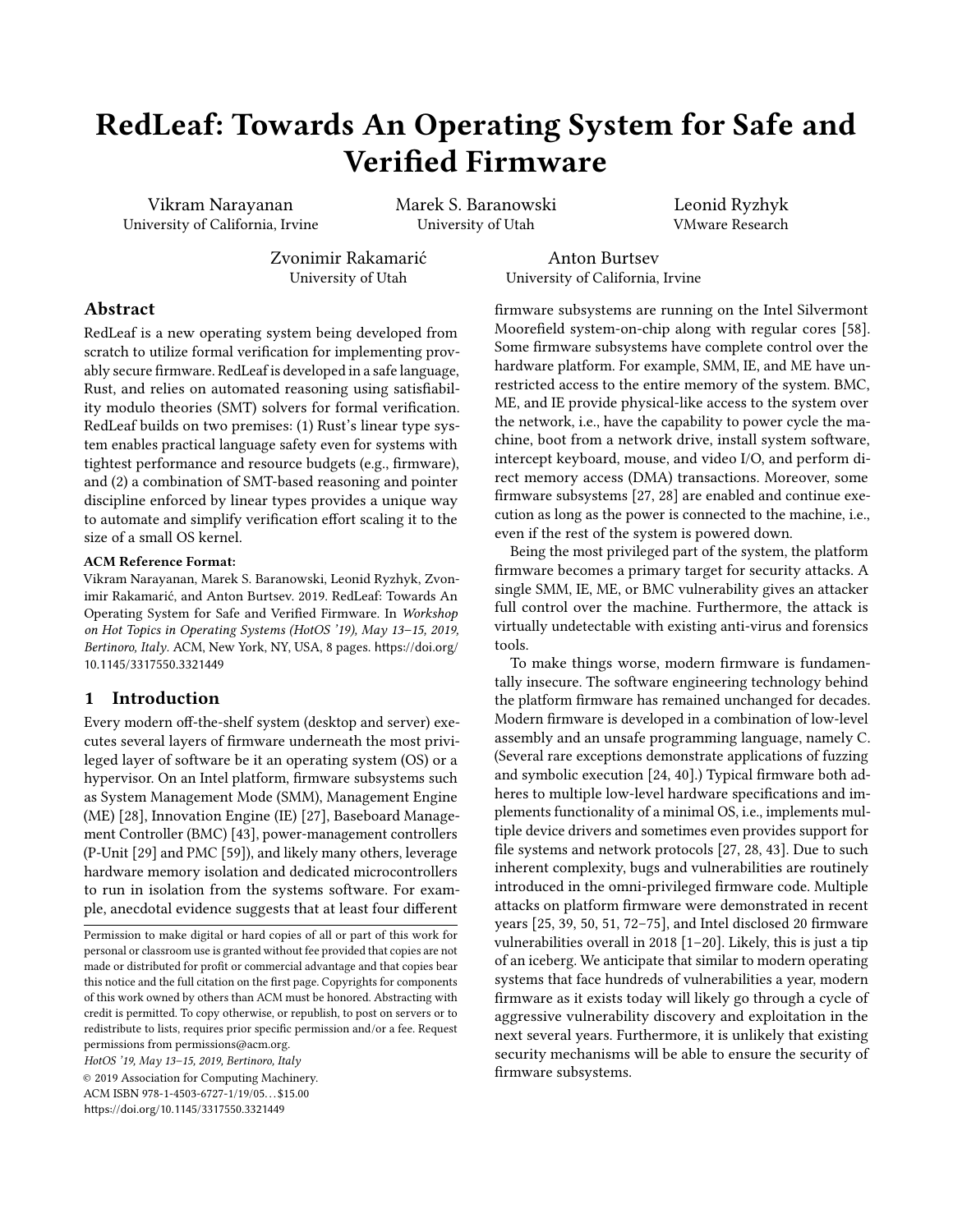We argue that ensuring the security and correctness of firmware requires a clean-slate approach. Modern attacks utilize automated bug finding tools for discovery of vulnerabilities. A promising approach to win the arms race against such attacks is to utilize a rigorous approach to program correctness.

RedLeaf is a new operating system aimed at leveraging a safe, linear-typed programming language, Rust, for developing safe and provably secure firmware. RedLeaf aims at creating an efficient execution environment that is verifiably end-to-end secure, meaning that: (1) verification covers all code that executes on the machine from the kernel and platform-specific device drivers to applications that implement firmware-specific functionality, (2) it is feasible to demonstrate equivalence to a high-level specification implementation of the system is indistinguishable from the high-level abstract state machine, and (3) the verified code remains fast.

RedLeaf builds on two premises: (1) Rust's linear type system enables practical language safety even for systems with the tightest performance and resource budgets, e.g., firmware, (2) a combination of SMT-based reasoning and pointer discipline enforced by linear types provides a way to automate and simplify verification effort and scale it to the size of a small operating system kernel that can run firmware subsystems. RedLeaf provides a Floyd-Hoare-style [\[42,](#page-6-9) [47\]](#page-6-10) modular verification (i.e., based on pre-conditions, post-conditions, and loop invariants) for low-level systems that are designed to be fast and small. It achieves that by developing a new verification toolchain built on the SMACK verifier [\[36,](#page-6-11) [69\]](#page-7-7), Boogie intermediate verification language [\[31,](#page-6-12) [54\]](#page-7-8), and Z3 SMT solver [\[30\]](#page-6-13).

In the past, IronClad [\[46\]](#page-6-14) achieved whole stack verification of non-trivial systems, but the systems incurred 100–189x slowdown. We target the same level of guarantees of wholestack verification, but with the performance of our system remaining close to the unverified unmanaged code. Specifically, our verified code will compile into low-level machine code, require no runtime, and avoid garbage collection.

We argue that unique properties of Rust's linear type system, and specifically its ability to lift the burden of resolving memory aliasing from the verifier, open a new page in the domain of practical and scalable verification. While RedLeaf is an early work in progress, we believe that our methodology and approach can be useful to enable new directions in the development of the next generation of secure and reliable systems.

# 2 Overview of RedLeaf

RedLeaf is a minimal operating system aimed at implementing firmware subsystems. Today, a broad range of firmware requires functionality of an operating system with support for running concurrent activities (i.e., threads of execution),

interrupt handling, scheduling, memory management, and even process isolation and inter-process communication. For example, recent analysis of the Intel ME [\[28\]](#page-6-0) revealed that it runs a small, possibly, Minix-based microkernel that provides support for conventional process isolation and all traditional primitives of a microkernel operating system [\[71\]](#page-7-9). Trusty [\[32\]](#page-6-15) and Little Kernel [\[37\]](#page-6-16) are minimal kernels used for implementing firmware of a Trusted Execution Environment (TEE) on Android devices. Firmware subsystems of Baseboard Management Controller (BMC) [\[43\]](#page-6-2), numerous network switches, and recent BIOS implementations rely on the full Linux operating system as their firmware OS [\[34,](#page-6-17) [41,](#page-6-18) [63,](#page-7-10) [65\]](#page-7-11).

Furthermore, there is a growing trend motivated by both security concerns [\[32,](#page-6-15) [41,](#page-6-18) [60\]](#page-7-12) and economics of open hardware and software development to open up traditionally closed firmware subsystems. EDK II is an open source implementation of the UEFI firmware from Intel [\[49\]](#page-7-13). Linux-Boot [\[34\]](#page-6-17) and OpenBMC [\[41\]](#page-6-18) are open-sourced versions of BIOS and BMC controller firmware subsystems. Started as part of the Open Compute Project [\[68\]](#page-7-14), today multiple switch vendors support open bare metal switches, i.e., switches that allow execution of a third-party operating system like Linux on the switch itself [\[62\]](#page-7-15). Switch vendors develop the switch hardware, and provide libraries for programming it, but leave the software stack that controls the hardware open. Multiple Linux-based switch operating systems are available [\[63,](#page-7-10) [65\]](#page-7-11).

RedLeaf Architecture We develop RedLeaf as a minimal operating system aimed at the needs of a diverse family of firmware subsystems. RedLeaf is designed to run as a small core kernel and a collection of language-enforced protection domains [\[21,](#page-6-19) [48,](#page-6-20) [66\]](#page-7-16) that implement kernel subsystems and specific firmware logic. Isolated kernel subsystems do not share data in RedLeaf. Instead, they rely on the linear type system to implement lightweight zero-copy communication [\[21\]](#page-6-19). Whenever an object is passed from one domain to another, e.g., via a function call, the sender loses ownership of the object—the compiler enforces that it cannot reference the object in the future. This allows us to modularize the verification effort, since verifying a Rust function in general does not require reasoning or maintaining complex shape invariants about the objects on the heap not owned by it.

Rust and Linear Types RedLeaf builds on the premise that linear types are critical for creating a scalable automated verification infrastructure. In particular, Rust enforces (using its type system) a rigorous discipline for controlling of sharing and aliasing in the program heap. In a software verifier for a traditional procedural language, developers are required to provide complex program heap non-aliasing and partition invariants by writing cumbersome quantified annotations. Such annotations are complicated to come up with and write, as well as to reason about using SMT solvers. Rust's linear type system and ownership model "forces" developers to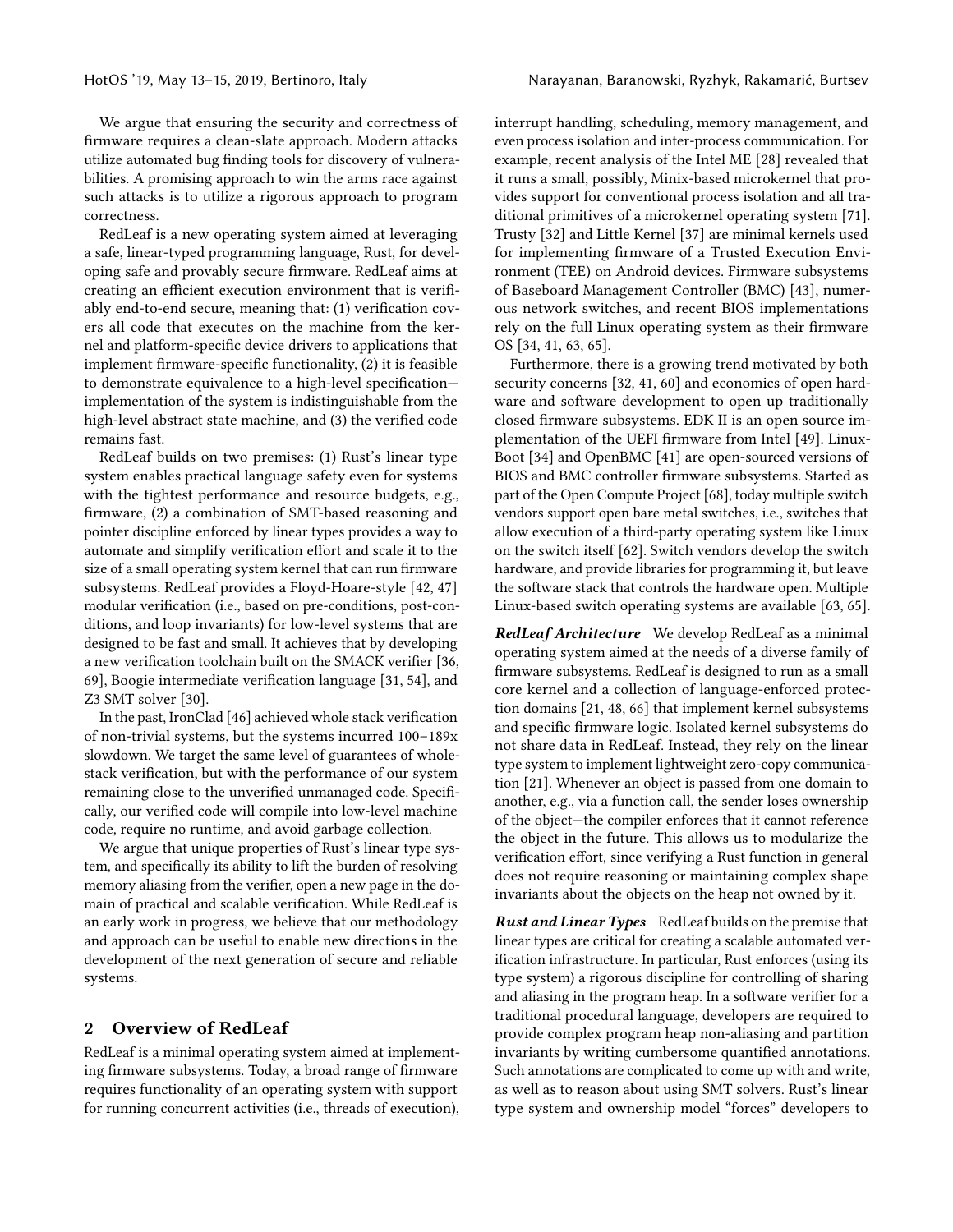carefully think about and essentially explicitly specify their program heap sharing/non-aliasing properties early on in the development process. Our verification toolchain leverages this information to (1) remove the burden of specifying a large class of program heap invariants from the user and (2) scale up the verification by performing an efficient quantifier- and array-free encoding of the program heap (see [section 3\)](#page-2-0).

In contrast to previous efforts aimed at developing scalable automated verification in a verification-friendly language [\[45,](#page-6-21) [46\]](#page-6-14), Rust allows RedLeaf to remain fast. Historically, to implement safety, programming languages rely on managed runtime, and specifically garbage collection. Despite many advances in garbage collection, its overhead remains prohibitive for systems with tight time and space budgets. Rust, however, implements safety without garbage collection, and instead relies on a restricted ownership model enforced by its linear type system—there exists a unique reference to each live object in memory. Single ownership allows static tracking of the object lifetime and its deallocation without a garbage collector.

Related Work In the domain of operating systems, several verified kernels have been tried in the past. Unfortunately, with no or minimal automation of proofs the cost of verifying OS code is prohibitively high. It took over 20 person-years to develop the first verified microkernel, seL4 [\[53\]](#page-7-17), which is only 10,000 lines of code. Concentrating on multicore support, CertiKOS [\[44\]](#page-6-22) and later Xu et al.'s [\[76\]](#page-7-18) framework for reasoning about interrupts in the  $\mu$ C/OS-II kernel rely on the Coq interactive theorem prover [\[33\]](#page-6-23) to construct proofs, yet, still taking 2 and 5.5 person-years, respectively. Both seL4 and CertiKOS verify only the core kernel and leave device drivers unverified. Hyperkernel introduces push button verification, i.e., translates LLVM intermediate representation (IR) into SMT queries, to achieve significant progress in automation of OS proofs [\[61\]](#page-7-19). Yet, without explicit support from the programming language that simplifies the specification of loop invariants, only the simplest kernel, i.e., the kernel in which all code paths are finite, is amenable to the suggested verification approach.

#### <span id="page-2-0"></span>3 Leveraging Rust for Verification

Software verification involves reasoning about program state, which typically consists of the program counter, valuations of local and global variables, and program heap that stores dynamically allocated objects and data structures. When running on an actual machine the heap is bounded, however, its size is so large that for the purpose of verification it is customary to assume it is unbounded. Hence, in theoremprover-based software verifiers it is straightforward to model the program heap using an unbounded array (i.e., map) that maps addresses into values. In practice, however, having

just one large array has a detrimental impact on scalability since current state-of-the-art automatic theorem provers, namely SMT solvers, struggle in the presence of numerous array reads and writes. Hence, various approaches have been devised to split the program heap into a collection of arrays, thereby having less read/write pressure on each array. The key idea is to place dynamically allocated objects, or their parts, that cannot alias into separate arrays. To conservatively establish non-aliasing, these approaches typically leverage either type information [\[26\]](#page-6-24) or results of a conservative pointer analysis [\[70\]](#page-7-20). Still, despite significantly improving scalability, even such memory-splitting-based approaches run out of steam when faced with programs with a lot of aliasing and intricate multi-level linked data structures.

Our main goal is to perform full functional verification of RedLeaf. Currently, performing such deep and detailed verification of even a small-sized system can only be achieved using modular reasoning that relies on the *design-by-contract* paradigm. This entails requiring from a developer to manually annotate their programs with procedure contracts in the form of pre- and post-conditions, and loop invariants. In an imperative language designed with verification in mind, such as Dafny [\[55\]](#page-7-21), the presence of dynamic memory allocation, pointers, side-effects, and unbounded (linked) data structures entails that the most complex and painful aspect of writing annotations is describing memory aliasing and separation constraints.

In Rust, on the other hand, either alias-freedom or immutability comes for free. More specifically, if there is a mutable reference, then there is no aliasing, but a program can have any number of immutable references to an object. We next present several examples that explore to which extent the non-aliasing and immutability rules baked into Rust help with both the specification and verification processes.

**Frame Example** Figure [1](#page-3-0) (top) gives a simple example illustrating how uncontrolled side-effects make modular verification much more complicated and involved. To be able to modularly verify the assertion in the C code on the left, we need to provide the verifier with a postcondition on foo() of the following form:

ensures forall addr:int ::  $Mem[addr] == old(Mem[addr])$ 

We assume that the verifier is using array Mem, which maps addresses into values, to model the program heap/memory. The old construct denotes that whatever it wraps refers to the pre-state of the procedure. Such post-conditions are called frame rules, and when performing modular verification they are used to frame what part of the global program state procedure foo() can update. In this simple case, the frame rule specifies that foo() does not modify any memory/heap locations. In terms of specifying them, frame rules get really complicated really fast, for example in the presence of even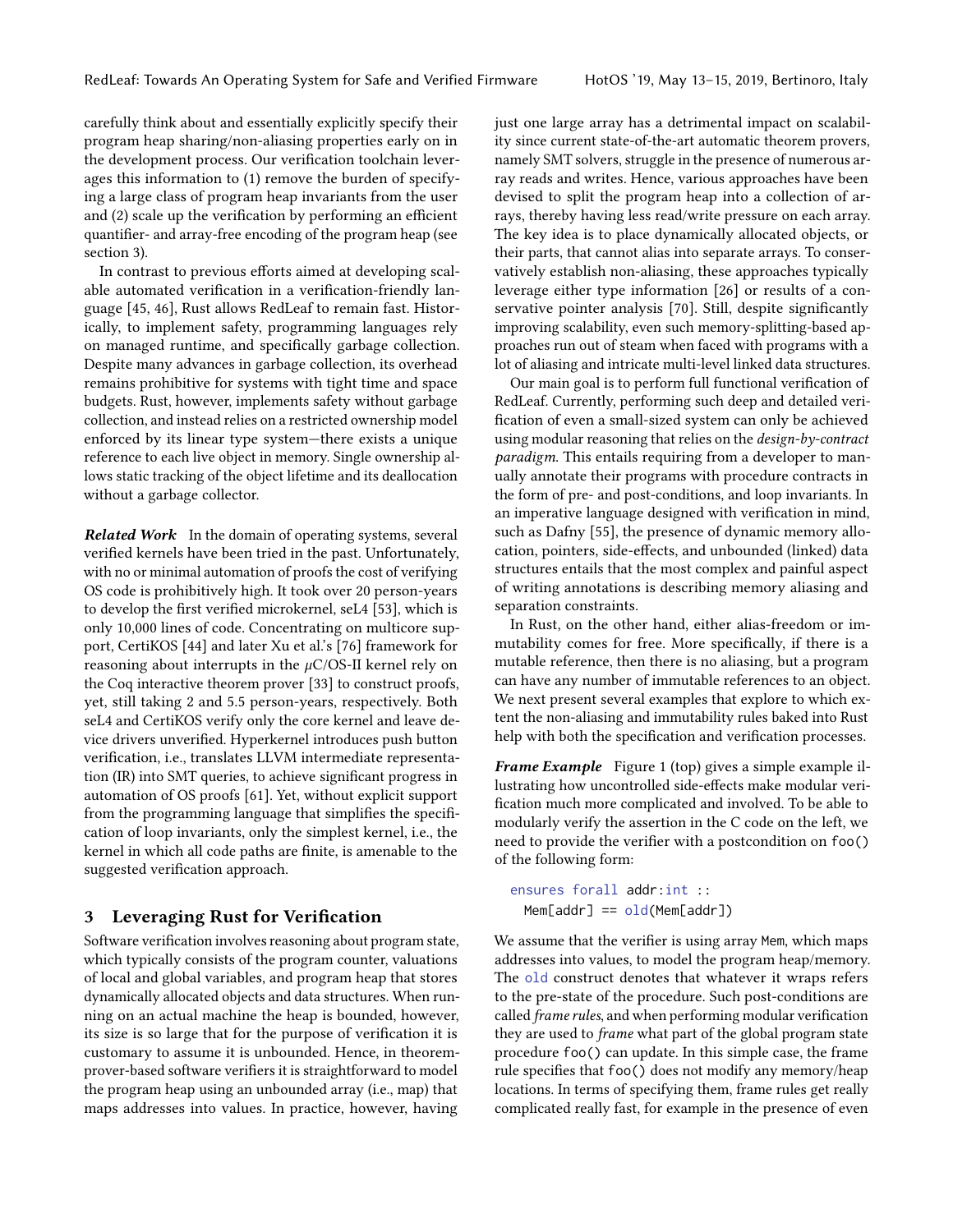```
void foo() {...}
void main(void) {
 int *x = (int*)malloc(sizeof(int));
 *x = 5;foo(x);assert(*x == 5);}
                                                     fn foo(x: &i32) {...}
                                                     fn main() {
                                                       let x: Box<i32> = Box::new(5);
                                                       foo(&*x);
                                                       assert!(*x == 5);}
void bar(int *x, int *y) {
 *x = 5:
 assert(*y == 10);
}
void main(void) {
 int *x = (int*)malloc(sizeof(int));
 int *y = (int*)malloc(sizeof(int));
 *v = 10;
 bar(x, y);
}
                                                     fn bar(x: &mut i32, y: &i32) {
                                                       *x = 5;
                                                       assert!(*v == 10);}
                                                     fn main() {
                                                       let mut x = Box::new(0);let y = Box::new(10);bar(\&text{mut } *x, \&*y);
                                                     }
```
Figure 1. Simple examples illustrating how uncontrolled side-effects (top) and unrestricted aliasing (bottom) in a language complicate the verification process. C implementations are on the left, while their Rust counterparts are on the right.

simple unbounded arrays and linked data structures such as lists. In terms of proving them, they present a major burden for SMT solvers since they always involve quantifiers, which SMT solvers often struggle with since the quantifier instantiation approach they implement is very brittle.

If we encode this example in Rust, as shown on the topright in Figure [1,](#page-3-0) x would be passed as an immutable reference (i.e., x:&i32 versus x:&mut i32), in which case the listed frame rule could be derived automatically from the function signature. In fact, if we push this further, the frame rule (and the quantifier it brings into its SMT encoding) would not actually be needed, as we know from the function signature that the function cannot modify x; in particular, it cannot modify it even via some other alias to the same memory location. Moreover, when verifying modules written in a pure subset of Rust, there is no need to model memory as an array, since the main reason to do so for imperative languages is the possibility of aliasing. Instead, we can model the program heap as a collection of typed variables.

Aliasing Example Figure [1](#page-3-0) (bottom) gives a simple example illustrating how unrestricted aliasing make modular verification much more complicated and involved. To be able to modularly verify the assertion in the C code on the left, we need to provide the verifier with two pre-conditions on bar(). The first one is obvious: requires  $*y == 10$ . However, the second one has to ensure that pointers x and y do not alias: requires x != y. Similarly to specifying frame rules, non-aliasing specifications become really complex really fast, again for example in the presence of linked data

structures. For instance, if bar() would take two linked lists as input, we would often need to specify that the lists are completely disjoint, meaning that no two list elements can alias. This typically requires the introduction of quantified list reachability predicates, which are very hard to reason about.

If we encode this example in Rust, as shown on the bottomright in Figure [1,](#page-3-0) we can drop the second pre-condition as we know by construction that x and y cannot alias the same memory location. Also, Rust does not have dynamic memory allocation akin to malloc. Instead, we would write  $x = Box::new()$ ;  $y = Box::new()$ , which would introduce two new variables to the program state. Their location in memory is irrelevant since they cannot alias each other or any other variables. Hence, in the SMT encoding of Rust, we could use scalar variables to capture x and y, instead of the more expensive memory maps used in the traditional encodings of imperative languages.

To summarize, it is well-accepted that pointer separation and non-aliasing is really hard to both specify and reason about, especially once one starts introducing linked data structures such as lists and trees. Separation logic helps with that to some extent, since it enables focusing only on the parts of the heap that are being touched by a particular function. Once we ensure that every variable is disjoint from every other variable (i.e., no two variables can alias), as in Rust, we do not need any more to use arrays to model the program heap/memory. In other words, the semantics of pure Rust can be defined without introducing a heap (typed or untyped). This enables us to encode many interesting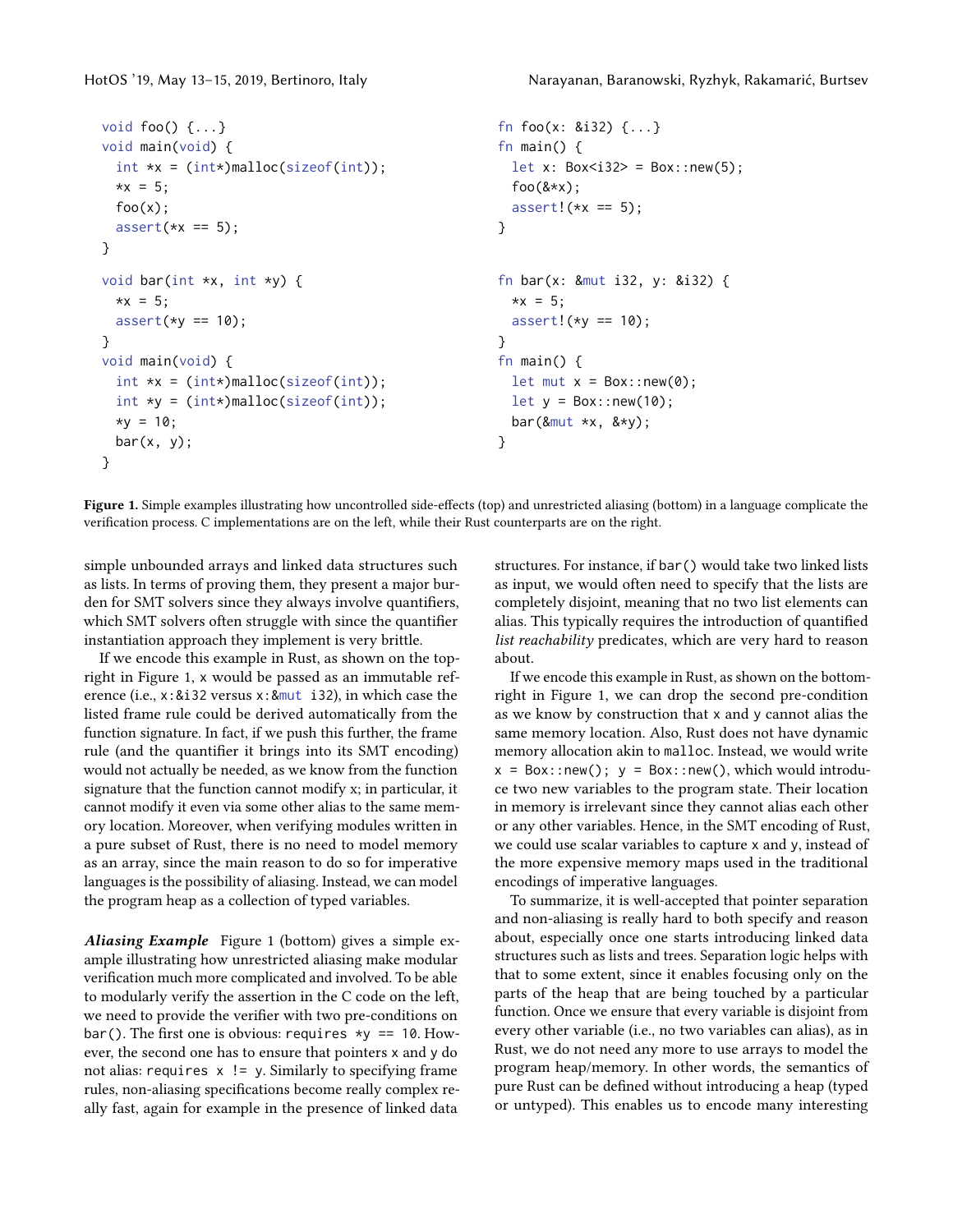<span id="page-4-0"></span>

Figure 2. Toolflow of the Rust verifier.

verification problems to SMT without arrays or quantifiers, thereby greatly improving the scalability and performance of the verifier.

In general, clearly there is no way around having an unbounded program heap if we want to model real programs precisely, such as programs that allocate unbounded vectors or linked data structures. However, this program heap can be much better structured within a Rust verifier than in verifiers for conventional languages. For example, instead of using an untyped array of bytes to represent program heap, we can leverage typed lists and maps provided by SMT solvers, which are both unbounded, but are much more efficient. More specifically, the state of a Rust program is a set of variables, where each variable describes a potentially unbounded tree of typed objects. It is a tree because there is no aliasing and it is potentially unbounded due to the existence of recursive data structures.

Rust Verifier As a part of RedLeaf's verification effort, we work on creating a rigorous (i.e., sound) modular Rust verifier based on SMT solving. Figure [2](#page-4-0) outlines the toolflow of the verifier. We leverage the mid-level IR (MIR) [\[64\]](#page-7-22) format as the starting point for our translation into Boogie [\[22\]](#page-6-25). MIR is a simple core representation of Rust programs that compiles away many of the complexities of Rust. For example, all of the Rust control-flow-related keywords, such as loop, break, and continue, are compiled away into simple goto statements supported by MIR. Internally, MIR is represented as a controlflow graph, which also makes it suitable to be the verification target. Given that MIR contains only a very limited number of language primitives, building a translator into Boogie is a modest development effort. At the same time, MIR makes all types explicit and includes full type information, since it gets constructed after all the Rust type-checking is already done. Hence, the encoding of the program heap can be performed much more efficiently, as we already described. Finally, at the MIR level, program annotations are easier to parse and translate into Boogie compared to translating from LLVM-IR.

## 4 Verification of the Core Kernel

We approach verification of the RedLeaf kernel and application domains using modular assume-guarantee Floyd-Hoarestyle reasoning [\[42,](#page-6-9) [47\]](#page-6-10). Specifically, we annotate Rust programs, in particular functions and loops, with predicates about program state in the form of pre-conditions, postconditions, and loop invariants. Then, the verification process can modularly discharge proofs for each function in

```
#[ensures="(x.length) == old(x).len()&& (forall i,j in 0..x.len():
        i<=j ==> x[i] <= x[j])&& (forall i in 0..x.len():
        exists j in 0..x.len():
           x[i] == old(x)[j])"]
fn sort(x: 8mut Vec<i32>) {
 // ... Code to sort the vector ...
}
```
Figure 3. Example of a post-condition encoded as a function attribute.

isolation, thereby allowing for the full-functional verification process to scale to operating-system-size programs. For example, the Rust function in [Figure 3](#page-4-1) is annotated with a post-condition about the program state, encoded as a function attribute. The first conjunct ensures that the vector's length does not change, the second ensures that the vector is sorted in the end of the function, and finally the third ensures that every value in the sorted vector is present in the unsorted input vector.

If this Rust code is appropriately translated into a Boogie program [\[31,](#page-6-12) [54\]](#page-7-8), the Boogie verifier [\[23\]](#page-6-26) can automatically verify that the post-condition holds (for all possible inputs x) as long as the code to sort the vector is correct. Boogie is sound, i.e., it will never prove an incorrect program, but it will often fail to automatically recognize valid programs as correct. Hence, the majority of the verification effort goes into developing proper pre-conditions, post-conditions, and loop invariants inside every subsystem to help Boogie complete the verification.

**Specifications** We develop a simple language for writing specifications as an abstract description of the desired system behavior, e.g., we allow specifying how the state of the kernel that is modeled as a state machine advances with every system call. The verification process then ensures that the system implementation meets this high-level description. Specifications are a part of the trusted computing base, so it is important to develop them correctly.

Unsafe Rust Extensions While recent work on implementing an embedded operating system in Rust [\[38,](#page-6-27) [56\]](#page-7-23) develops techniques for minimizing the amount of unsafe Rust code in the OS kernel, development in a pure safe code is simply impossible, e.g., all code that accesses raw memorymapped machine state, e.g., DMA ring buffers, requires an unsafe cast [\[38\]](#page-6-27).

The RustBelt project provides a guide for ensuring that unsafe code is encapsulated within a safe interface [\[52\]](#page-7-24). Specifically, by modeling the semantics of the type system, Rust-Belt's rules can be used to determine if an unsafe program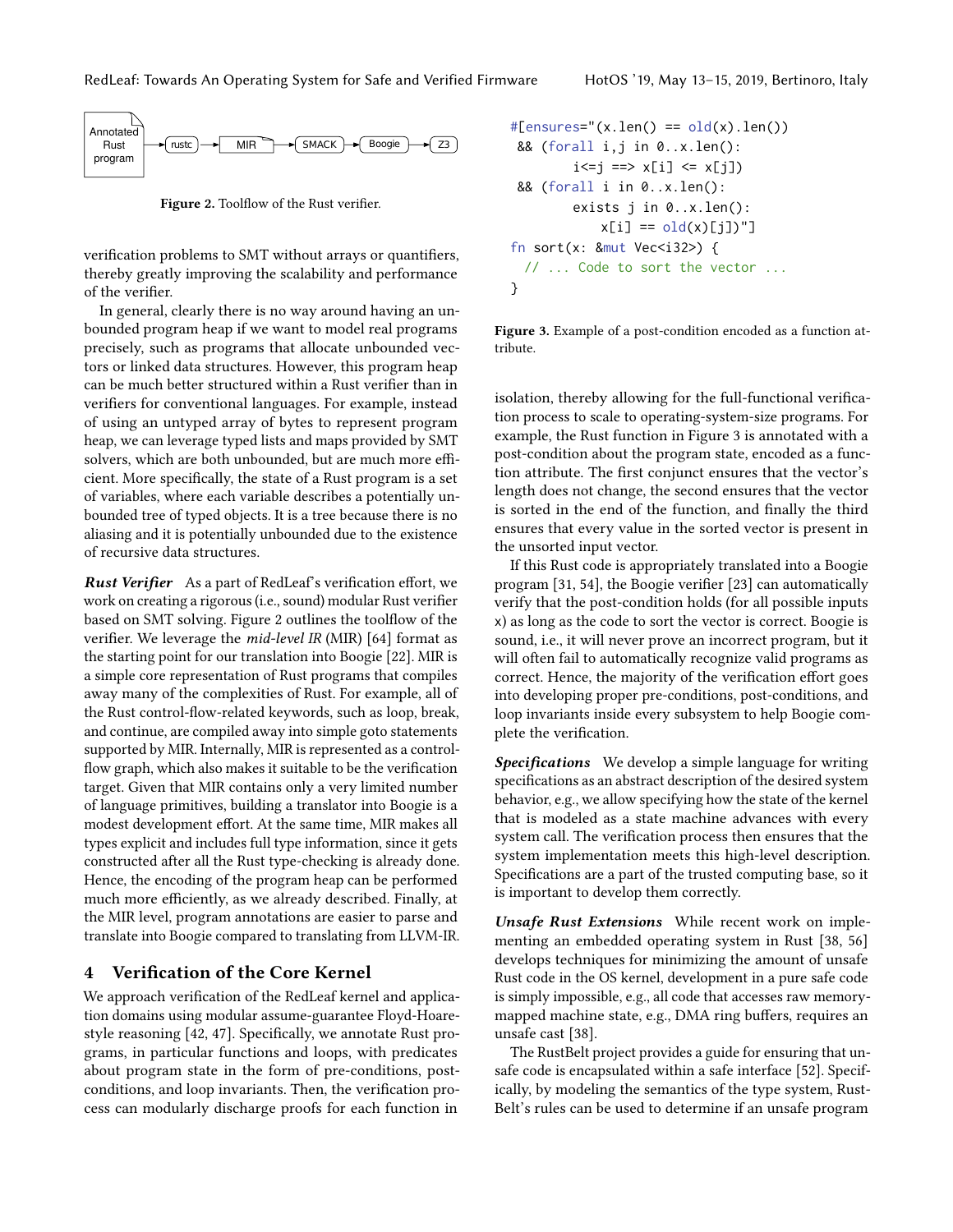can have a safe encapsulation. It does so by generating a code contract specifying what conditions must be true for the library to be safely accessed. The rules given in Rust-Belt only cover reasoning about unsafe pointers generated from within the Rust programming language. In RedLeaf we extend the rule system to model DMA and other hardware level pointers. This allows us to produce the appropriate code contract to ensure safety. Then a verifier can check the code contract, proving the library is safe.

Memory Allocation Rust programs allocate memory on the stack and on the heap. Both allocation mechanisms require extra steps to be safe. The program is "stack safe" if the stack pointer never points outside of allocated memory specifically dedicated to the stack. In Rust the violation of this property is possible through a stack overflow, which happens when the stack does not have enough space to store the new stack frame. Currently, Rust implements a dynamic check that ensures that there is always enough space on the stack for a function to proceed. In RedLeaf we allocate the new stack from the verified dynamic memory allocator (heap allocator).

Heap allocation requires dynamic memory management. In RedLeaf we adapt one of the existing verified memory allocators. Specifically, we adapt the memb from Contiki [\[57\]](#page-7-25), a popular open-source operating system for IoT. Memb's specifications were fully proven automatically using Frama-C [\[57\]](#page-7-25). While the existing and verified Memb allocator allows us to get the system running, in the future we plan to investigate how we can develop and verify a more sophisticated memory allocator implemented in Rust.

Threads and Context Switching Executing on bare metal, RedLeaf has to provide support for creating threads of execution and context switching between them. A minimal thread is represented by a thread structure that stores run-time state of the thread (i.e., callee saved registers) and a pointer to the thread's stack. To implement support for creating a new thread we allocate a new thread data structure and stack using the verified memory allocator.

To switch between threads we implement and verify a small assembly routine that saves the runtime state of the process, restores the state of the next process by loading its runtime state in the CPU registers, and switches the stack between the old and the new thread. The entire context switch routine is only 13 machine instructions on 32bit x86. However, the code for performing a context switch is necessarily architecture specific, and is written in assembly. In order to verify the correctness of the context switch code, we need to model the effects of the machine instructions. We rely on McSema [\[35\]](#page-6-28), which translates native machine code into LLVM bitcode. As the Rust compiler emits LLVM bytecode, we inline the translated context switch routine directly into the emitted bytecode.

Interrupts RedLeaf disables interrupts while running inside the kernel. Interrupt handlers are inherently unsafe as they preempt execution of the code asynchronously leaving memory in a possibly inconsistent state. By disabling the interrupts, we can reason about the code path through the kernel atomically (i.e., we rule out interleaved execution, and allow the verifier to reason about each "system call" from start to finish and independent from the rest of the system). As a consequence, RedLeaf disables preemption of a thread inside the core kernel. The path through the kernel is short, hence executing it with preemption disabled is actually in many cases faster than fine-grained locking [\[67\]](#page-7-26). Interrupts are delivered when the kernel returns from the system call. The interrupt handler again runs atomically.

#### 5 Conclusions

RedLeaf brings together results from the domains of verification, programming languages, and systems to enable new methodology for developing verified systems software. To achieve complete verification of a small operating system aimed at the development of firmware subsystems, we propose a set of new tools, a collection of techniques and engineering principles, and a methodology focused on scalable development of verified systems.

#### Acknowledgments

We thank the anonymous HotOS reviewers. This material is partially based upon work supported by Intel and the National Science Foundation under grants number 1837127 and 1837051.

# References

- <span id="page-5-0"></span>[1] Intel Security Advisory. 2018. Bluetooth pairing vulnerability. [https://www.intel.com/content/www/us/en/security-center/](https://www.intel.com/content/www/us/en/security-center/advisory/intel-sa-00128.html) [advisory/intel-sa-00128.html](https://www.intel.com/content/www/us/en/security-center/advisory/intel-sa-00128.html).
- [2] Intel Security Advisory. 2018. BMC Firmware Vulnerability Intel Server Boards, Compute Modules and Systems. [https://www.intel.com/](https://www.intel.com/content/www/us/en/security-center/advisory/intel-sa-00130.html) [content/www/us/en/security-center/advisory/intel-sa-00130.html](https://www.intel.com/content/www/us/en/security-center/advisory/intel-sa-00130.html).
- [3] Intel Security Advisory. 2018. DCI Policy Update. [https://www.](https://www.intel.com/content/www/us/en/security-center/advisory/intel-sa-00127.html) [intel.com/content/www/us/en/security-center/advisory/intel-sa-](https://www.intel.com/content/www/us/en/security-center/advisory/intel-sa-00127.html)[00127.html](https://www.intel.com/content/www/us/en/security-center/advisory/intel-sa-00127.html).
- [4] Intel Security Advisory. 2018. EDK II Untested memory not covered by SMM page protection. [https://www.intel.com/content/www/us/en/](https://www.intel.com/content/www/us/en/security-center/advisory/intel-sa-00159.html) [security-center/advisory/intel-sa-00159.html](https://www.intel.com/content/www/us/en/security-center/advisory/intel-sa-00159.html).
- [5] Intel Security Advisory. 2018. Firmware Authentication Bypass. [https://www.intel.com/content/www/us/en/security-center/](https://www.intel.com/content/www/us/en/security-center/advisory/intel-sa-00152.html) [advisory/intel-sa-00152.html](https://www.intel.com/content/www/us/en/security-center/advisory/intel-sa-00152.html).
- [6] Intel Security Advisory. 2018. Insecure Handling of BIOS and AMT Passwords. [https://www.intel.com/content/www/us/en/security](https://www.intel.com/content/www/us/en/security-center/advisory/intel-sa-00160.html)[center/advisory/intel-sa-00160.html](https://www.intel.com/content/www/us/en/security-center/advisory/intel-sa-00160.html).
- [7] Intel Security Advisory. 2018. Intel 2G Firmware Update for Modems using ETWS. [https://www.intel.com/content/www/us/en/security](https://www.intel.com/content/www/us/en/security-center/advisory/intel-sa-00116.html)[center/advisory/intel-sa-00116.html](https://www.intel.com/content/www/us/en/security-center/advisory/intel-sa-00116.html).
- [8] Intel Security Advisory. 2018. Intel Active Management Technology 9.x/10.x/11.x/12.x Security Review Cumulative Update Advisory. [https://www.intel.com/content/www/us/en/security-center/](https://www.intel.com/content/www/us/en/security-center/advisory/intel-sa-00141.html) [advisory/intel-sa-00141.html](https://www.intel.com/content/www/us/en/security-center/advisory/intel-sa-00141.html).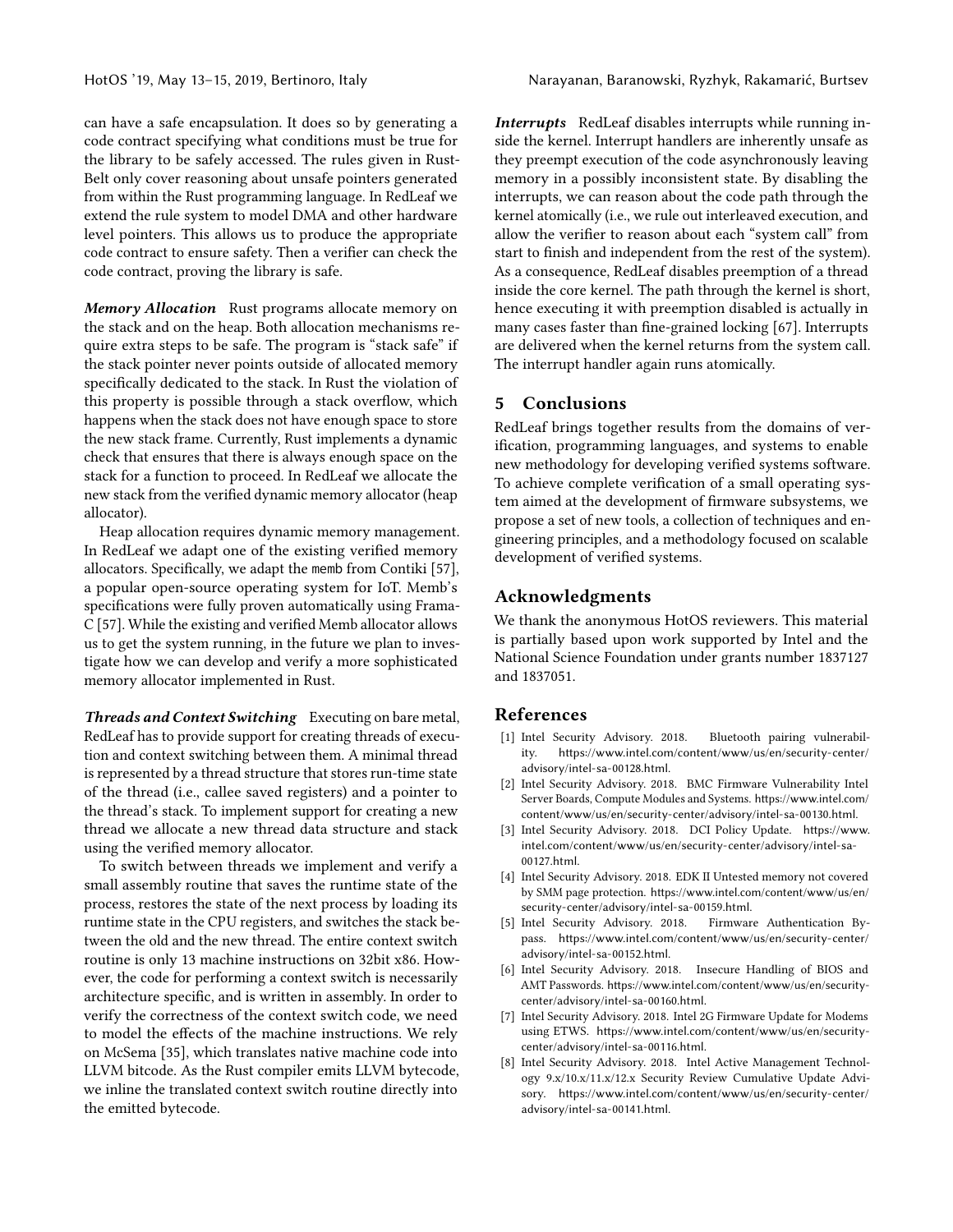- [9] Intel Security Advisory. 2018. Intel Baseboard Management Controller (BMC) firmware Advisory. [https://www.intel.com/content/www/us/](https://www.intel.com/content/www/us/en/security-center/advisory/intel-sa-00149.html) [en/security-center/advisory/intel-sa-00149.html](https://www.intel.com/content/www/us/en/security-center/advisory/intel-sa-00149.html).
- [10] Intel Security Advisory. 2018. Intel Converged Security Management Engine (Intel CSME) 11.x issue. [https://www.intel.com/content/www/](https://www.intel.com/content/www/us/en/security-center/advisory/intel-sa-00118.html) [us/en/security-center/advisory/intel-sa-00118.html](https://www.intel.com/content/www/us/en/security-center/advisory/intel-sa-00118.html).
- [11] Intel Security Advisory. 2018. Intel CSME Assets Advisory. [https://www.intel.com/content/www/us/en/security](https://www.intel.com/content/www/us/en/security-center/advisory/intel-sa-00125.html)[center/advisory/intel-sa-00125.html](https://www.intel.com/content/www/us/en/security-center/advisory/intel-sa-00125.html).
- [12] Intel Security Advisory. 2018. Intel NUC BIOS SW SMI Call-Out. [https://www.intel.com/content/www/us/en/security-center/](https://www.intel.com/content/www/us/en/security-center/advisory/intel-sa-00110.html) [advisory/intel-sa-00110.html](https://www.intel.com/content/www/us/en/security-center/advisory/intel-sa-00110.html).
- [13] Intel Security Advisory. 2018. Intel NUC Firmware Security Advisory. [https://www.intel.com/content/www/us/en/security-center/](https://www.intel.com/content/www/us/en/security-center/advisory/intel-sa-00176.html) [advisory/intel-sa-00176.html](https://www.intel.com/content/www/us/en/security-center/advisory/intel-sa-00176.html).
- [14] Intel Security Advisory. 2018. Intel Platform Trust Technology (PTT) Update Advisory. [https://www.intel.com/content/www/us/en/](https://www.intel.com/content/www/us/en/security-center/advisory/intel-sa-00142.html) [security-center/advisory/intel-sa-00142.html](https://www.intel.com/content/www/us/en/security-center/advisory/intel-sa-00142.html).
- [15] Intel Security Advisory. 2018. Intel Q118 Intel Active Management Technology 9.x/10.x/11.x Security Review Cumulative Update. [https://www.intel.com/content/www/us/en/security-center/](https://www.intel.com/content/www/us/en/security-center/advisory/intel-sa-00112.html) [advisory/intel-sa-00112.html](https://www.intel.com/content/www/us/en/security-center/advisory/intel-sa-00112.html).
- [16] Intel Security Advisory. 2018. Intel Server Board Firmware Advisory. [https://www.intel.com/content/www/us/en/security-center/](https://www.intel.com/content/www/us/en/security-center/advisory/intel-sa-00138.html) [advisory/intel-sa-00138.html](https://www.intel.com/content/www/us/en/security-center/advisory/intel-sa-00138.html).
- [17] Intel Security Advisory. 2018. Intel Server Board TPM Advisory. [https://www.intel.com/content/www/us/en/security-center/](https://www.intel.com/content/www/us/en/security-center/advisory/intel-sa-00148.html) [advisory/intel-sa-00148.html](https://www.intel.com/content/www/us/en/security-center/advisory/intel-sa-00148.html).
- [18] Intel Security Advisory. 2018. Intel Server Boards Firmware Advisory. [https://www.intel.com/content/www/us/en/security-center/](https://www.intel.com/content/www/us/en/security-center/advisory/intel-sa-00179.html) [advisory/intel-sa-00179.html](https://www.intel.com/content/www/us/en/security-center/advisory/intel-sa-00179.html).
- [19] Intel Security Advisory. 2018. Platform firmware included insecure handling of certain UEFI variables. [https://www.intel.com/content/](https://www.intel.com/content/www/us/en/security-center/advisory/intel-sa-00158.html) [www/us/en/security-center/advisory/intel-sa-00158.html](https://www.intel.com/content/www/us/en/security-center/advisory/intel-sa-00158.html).
- <span id="page-6-8"></span>[20] Intel Security Advisory. 2018. Power Management Controller (PMC) Security Advisory. [https://www.intel.com/content/www/us/en/security](https://www.intel.com/content/www/us/en/security-center/advisory/intel-sa-00131.html)[center/advisory/intel-sa-00131.html](https://www.intel.com/content/www/us/en/security-center/advisory/intel-sa-00131.html).
- <span id="page-6-19"></span>[21] Abhiram Balasubramanian, Marek S. Baranowski, Anton Burtsev, Aurojit Panda, Zvonimir Rakamarić, and Leonid Ryzhyk. 2017. System Programming in Rust: Beyond Safety. In Proceedings of the 16th Workshop on Hot Topics in Operating Systems (HotOS). 156–161. [https:](https://doi.org/10.1145/3102980.3103006) [//doi.org/10.1145/3102980.3103006](https://doi.org/10.1145/3102980.3103006)
- <span id="page-6-25"></span>[22] Mike Barnett, Bor-Yuh Evan Chang, Robert DeLine, Bart Jacobs, and K. Rustan M. Leino. 2005. Boogie: A Modular Reusable Verifier for Object-Oriented Programs. In Proceedings of the 4th International Symposium on Formal Methods for Components and Objects (FMCO). 364– 387. [https://doi.org/10.1007/11804192\\_17](https://doi.org/10.1007/11804192_17)
- <span id="page-6-26"></span>[23] Michael Barnett and K. Rustan M. Leino. 2005. Weakest-Precondition of Unstructured Programs. In Proceedings of the 6th ACM SIGPLAN-SIGSOFT Workshop on Program Analysis for Software Tools and Engineering (PASTE). 82–87. <https://doi.org/10.1145/1108792.1108813>
- <span id="page-6-4"></span>[24] Oleksandr Bazhaniuk, John Loucaides, Lee Rosenbaum, Mark R Tuttle, and Vincent Zimmer. 2015. Symbolic Execution for BIOS Security. In Proceedings of the 9th USENIX Conference on Offensive Technologies (WOOT). 8–8.
- <span id="page-6-6"></span>[25] Catalin Cimpanu. 2018. New Spectre Attack Recovers Data From a CPU's Protected SMM Mode. [https://www.bleepingcomputer.](https://www.bleepingcomputer.com/news/security/new-spectre-attack-recovers-data-from-a-cpus-protected-smm-mode/) [com/news/security/new-spectre-attack-recovers-data-from-a-cpus](https://www.bleepingcomputer.com/news/security/new-spectre-attack-recovers-data-from-a-cpus-protected-smm-mode/)[protected-smm-mode/](https://www.bleepingcomputer.com/news/security/new-spectre-attack-recovers-data-from-a-cpus-protected-smm-mode/).
- <span id="page-6-24"></span>[26] Jeremy Condit, Brian Hackett, Shuvendu K. Lahiri, and Shaz Qadeer. 2009. Unifying Type Checking and Property Checking for Lowlevel Code. In Proceedings of the 36th Annual ACM SIGPLAN-SIGACT Symposium on Principles of Programming Languages (POPL). 302–314. <https://doi.org/10.1145/1480881.1480921>
- <span id="page-6-1"></span>[27] Intel Corporation. 2016. Intel Forums: What is Intel Innovation Engine? [https://forums.intel.com/s/question/0D50P000049060MSAQ/](https://forums.intel.com/s/question/0D50P000049060MSAQ/what-is-innovation-engine) [what-is-innovation-engine](https://forums.intel.com/s/question/0D50P000049060MSAQ/what-is-innovation-engine).
- <span id="page-6-0"></span>[28] Intel Corporation. 2017. What is Intel Management Engine? [https://www.intel.com/content/www/us/en/support/articles/](https://www.intel.com/content/www/us/en/support/articles/000008927/software/chipset-software.html) [000008927/software/chipset-software.html](https://www.intel.com/content/www/us/en/support/articles/000008927/software/chipset-software.html).
- <span id="page-6-3"></span>[29] Intel Corporation. 2018. Intel Pentium Silver and Intel Celeron Processors. [https://www.intel.com/content/dam/www/public/us/en/](https://www.intel.com/content/dam/www/public/us/en/documents/product-briefs/silver-celeron-datasheet-vol-1.pdf) [documents/product-briefs/silver-celeron-datasheet-vol-1.pdf](https://www.intel.com/content/dam/www/public/us/en/documents/product-briefs/silver-celeron-datasheet-vol-1.pdf).
- <span id="page-6-13"></span>[30] Leonardo de Moura and Nikolaj Bjørner. 2008. Z3: An Efficient SMT Solver. In Proceedings of the 14th International Conference on Tools and Algorithms for the Construction and Analysis of Systems (TACAS). 337–340. [https://doi.org/10.1007/978-3-540-78800-3\\_24](https://doi.org/10.1007/978-3-540-78800-3_24)
- <span id="page-6-12"></span>[31] Robert DeLine and K. Rustan M. Leino. 2005. BoogiePL: A Typed Procedural Language for Checking Object-Oriented Programs. Technical Report MSR-TR-2005-70. Microsoft Research.
- <span id="page-6-15"></span>[32] Android Developers. 2018. Trusty TEE. [https://source.android.com/](https://source.android.com/security/trusty) [security/trusty](https://source.android.com/security/trusty).
- <span id="page-6-23"></span>[33] Coq Developers. 2018. The Coq Proof Assistant. <https://coq.inria.fr>.
- <span id="page-6-17"></span>[34] LinuxBoot Developers. 2019. Linux as Firmware. <https://linuxboot.org>.
- <span id="page-6-28"></span>[35] McSema Developers. 2018. Framework for Lifting x86, AMD64, and AArch64 Program Binaries to LLVM Bitcode. [https://github.com/](https://github.com/trailofbits/mcsema) [trailofbits/mcsema](https://github.com/trailofbits/mcsema).
- <span id="page-6-11"></span>[36] SMACK Developers. 2018. SMACK Software Verifier and Verification Toolchain. <http://smackers.github.io>.
- <span id="page-6-16"></span>[37] The LK Developers. 2019. The LK embedded kernel. [https://github.](https://github.com/littlekernel/lk) [com/littlekernel/lk](https://github.com/littlekernel/lk).
- <span id="page-6-27"></span>[38] The Tock OS Developers. 2018. Tock Embedded Operating system. <https://www.tockos.org>.
- <span id="page-6-7"></span>[39] Loïc Duflot, Olivier Levillain, Benjamin Morin, and Olivier Grumelard. 2009. Getting into the SMRAM: SMM Reloaded. [https://cansecwest.](https://cansecwest.com/csw09/csw09-duflot.pdf) [com/csw09/csw09-duflot.pdf](https://cansecwest.com/csw09/csw09-duflot.pdf).
- <span id="page-6-5"></span>[40] Jakob Engblom. 2017. Finding BIOS Vulnerabilities with Symbolic Execution and Virtual Platforms. [https://software.intel.com/en-us/](https://software.intel.com/en-us/blogs/2017/06/06/finding-bios-vulnerabilities-with-excite) [blogs/2017/06/06/finding-bios-vulnerabilities-with-excite](https://software.intel.com/en-us/blogs/2017/06/06/finding-bios-vulnerabilities-with-excite).
- <span id="page-6-18"></span>[41] Facebook. 2015. Introducing OpenBMC: an Open Software Framework for Next-Generation System Management. [https://code.fb.com/open-source/introducing-openbmc-an-open](https://code.fb.com/open-source/introducing-openbmc-an-open-software-framework-for-next-generation-system-management/)[software-framework-for-next-generation-system-management/](https://code.fb.com/open-source/introducing-openbmc-an-open-software-framework-for-next-generation-system-management/).
- <span id="page-6-9"></span>[42] Robert W. Floyd. 1967. Assigning Meanings to Programs. In Proceedings of Symposia in Applied Mathematics, Vol. 19. 19–32.
- <span id="page-6-2"></span>[43] Corey Gough, Ian Steiner, and Winston Saunders. 2015. Energy Efficient Servers: Blueprints for Data Center Optimization. Apress.
- <span id="page-6-22"></span>[44] Ronghui Gu, Zhong Shao, Hao Chen, Xiongnan Wu, Jieung Kim, Vilhelm Sjöberg, and David Costanzo. 2016. CertiKOS: An Extensible Architecture for Building Certified Concurrent OS Kernels. In Proceedings of the 12th USENIX Conference on Operating Systems Design and Implementation (OSDI). 653–669.
- <span id="page-6-21"></span>[45] Chris Hawblitzel, Jon Howell, Manos Kapritsos, Jacob R. Lorch, Bryan Parno, Michael L. Roberts, Srinath Setty, and Brian Zill. 2015. IronFleet: Proving Practical Distributed Systems Correct. In Proceedings of the 25th Symposium on Operating Systems Principles (SOSP). 1–17. [https:](https://doi.org/10.1145/2815400.2815428) [//doi.org/10.1145/2815400.2815428](https://doi.org/10.1145/2815400.2815428)
- <span id="page-6-14"></span>[46] Chris Hawblitzel, Jon Howell, Jacob R Lorch, Arjun Narayan, Bryan Parno, Danfeng Zhang, and Brian Zill. 2014. Ironclad Apps: End-to-End Security via Automated Full-System Verification. In Proceedings of the USENIX Symposium on Operating Systems Design and Implementation (OSDI). 165–181.
- <span id="page-6-10"></span>[47] C. A. R. Hoare. 1969. An Axiomatic Basis for Computer Programming. Commun. ACM 12, 10 (Oct. 1969), 576–580. [https://doi.org/10.1145/](https://doi.org/10.1145/363235.363259) [363235.363259](https://doi.org/10.1145/363235.363259)
- <span id="page-6-20"></span>[48] Galen C. Hunt and James R. Larus. 2007. Singularity: Rethinking the Software Stack. SIGOPS Oper. Syst. Rev. 41, 2 (2007), 37–49. [https:](https://doi.org/10.1145/1243418.1243424) [//doi.org/10.1145/1243418.1243424](https://doi.org/10.1145/1243418.1243424)